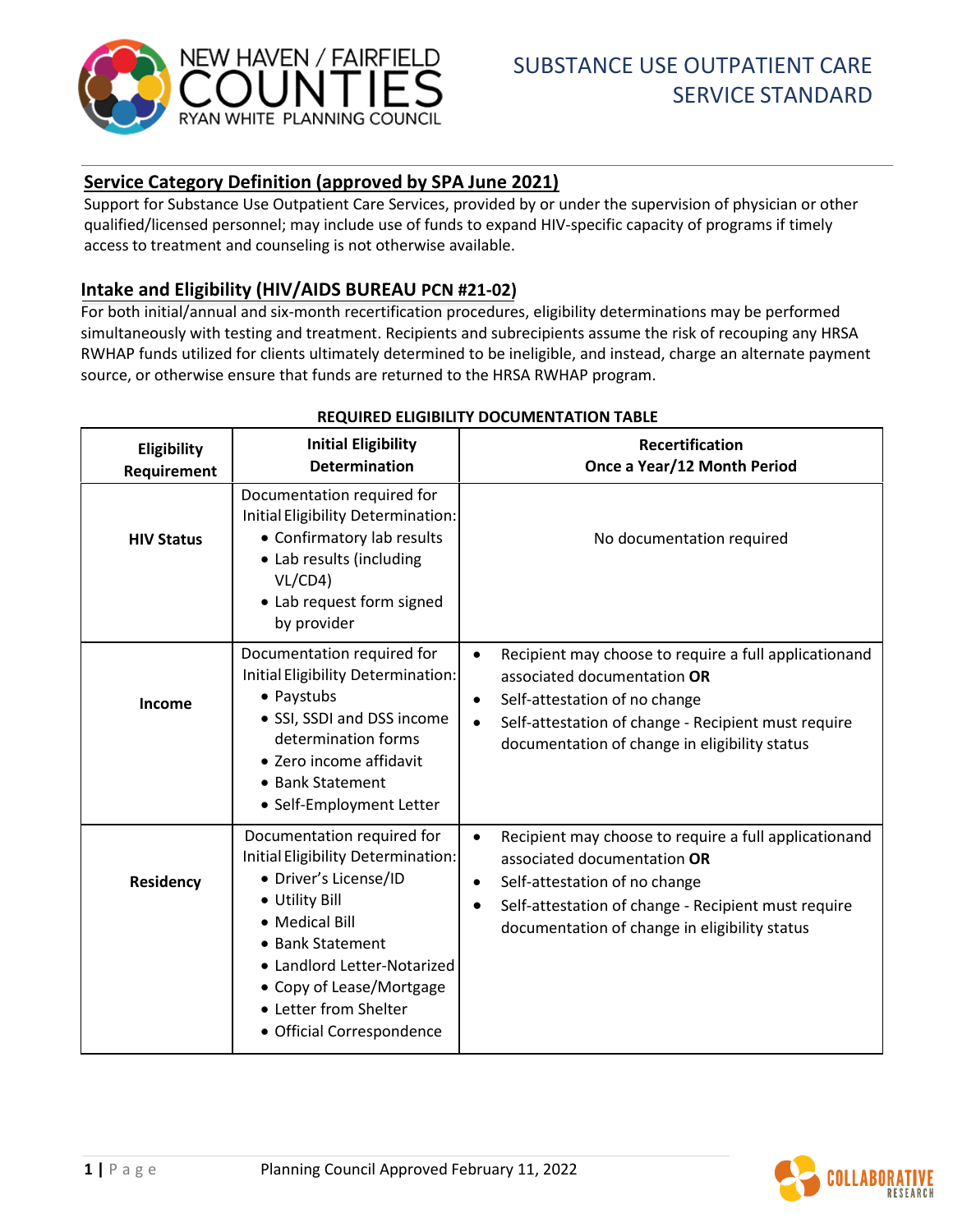

All agencies are required to have a client intake and eligibility policy on file that adheres to the EMA's eligibility policy. It is the responsibility of the agency to determine and document client eligibility status, as outlined in the Ryan White Part A Eligibility Policy in accordance with HRSA/HAB regulations. Eligibility must be completed at least once every six months.

### **Eligible clients in the New Haven & Fairfield Counties EMA must**:

- Live in New Haven or Fairfield Counties in Connecticut.
- Have a documented diagnosis of HIV/AIDS.
- Have a household income that is at or below 300% of the federal poverty level.

Services will be provided to all clients without discrimination based on: HIV infection, race, creed, age, sex, gender identity or expression, marital or parental status, sexual orientation, religion, physical or mental handicap, immigrant status, prior medical history, or any other basis prohibited by law.

### **Guidance on Complying with the Payor of Last Resort Requirement**:

- RWHAP Recipients and Subrecipients must ensure that reasonable efforts are made to use non RWHAP resources whenever possible, including establishing, implementing, and monitoring policies and procedures to identify any other possible payors to extend finite RWHAP funds.
- RWHAP Recipients and Subrecipients must maintain policies and document their efforts to ensure that they assist clients to vigorously pursue enrollment in health care coverage and that clients have accessed all other available public and private funding sources for which they may be eligible.
- RWHAP Recipients and Subrecipients can continue providing services funded through RWHAP to a client who remains unenrolled in other health care coverage so long as there is rigorous documentation that such coverage was vigorously pursued.
- RWHAP Recipients and Subrecipients should conduct periodic checks to identify any potential changes to clients' healthcare coverage that may affect whether the RWHAP remains the payor of last resort and require clients to report any such changes.

#### **Payor of Last Resort**:

Once a client is eligible to receive RWHAP services, the RWHAP is considered the payor of last resort, and as such, funds may not be used for any item or service to the extent that payment has been made, or can reasonably be expected to be made under:

- 1. Any State compensation program
- 2. An insurance policy, or under any Federal or State health benefits program
- 3. An entity that provides health services on a pre-paid basis

## **Personnel Qualifications(including licensure)**

Substance Use Services Outpatient must be provided by trained, licensed, or certified substance use professionals:

- 1. Staff licensure and accreditation: As per Connecticut State Statutes and DMHAS regulations, professional staffwill be licensed, certified and/or supervised by a licensed behavioral health professional.
- 2. Ongoing staff training in Substance Use specific topics. At least 10 hours of Substance Use specific training per year for unlicensed/uncertified staff member serving Ryan White clients.
- 3. Substance Use service providers will have a crisis intervention policy to assist a client in life threatening situations.

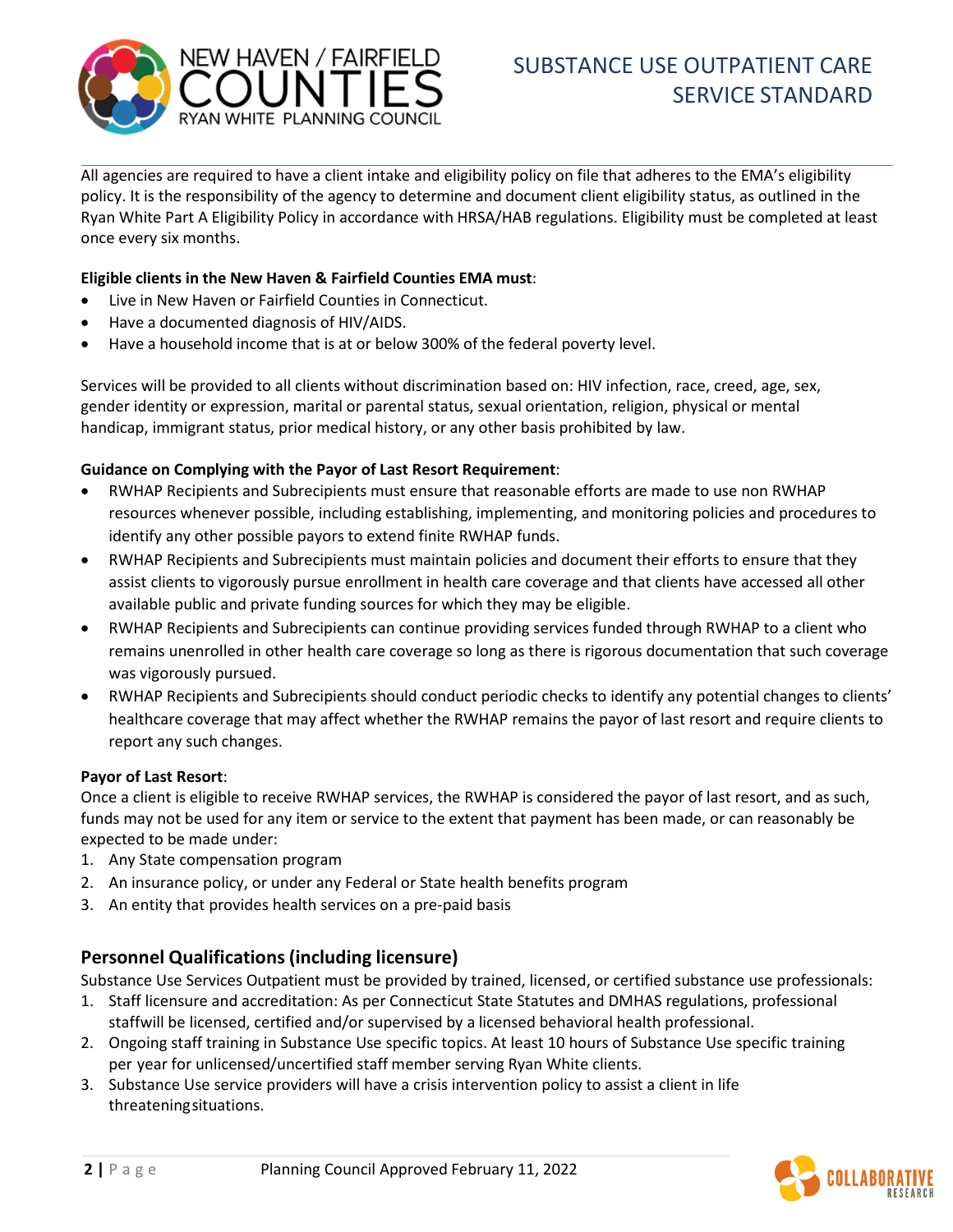

# **Care and Quality Improvement Outcome Goals**

• 70% of clients receiving Substance Abuse Services-Outpatient will demonstrate decrease in use or maintain abstinence after accessing substance abuse outpatient services.

## **Service Standards and Goals**

| HRSA/HAB National Program Monitoring Standards for RWHAP Part A: Section B: Core Medical<br><b>Services</b>                                                                                                                                                                                                          |                                                                                                                                                                                                                                                                                                                                        |             |
|----------------------------------------------------------------------------------------------------------------------------------------------------------------------------------------------------------------------------------------------------------------------------------------------------------------------|----------------------------------------------------------------------------------------------------------------------------------------------------------------------------------------------------------------------------------------------------------------------------------------------------------------------------------------|-------------|
| <b>STANDARD/MEASURE</b>                                                                                                                                                                                                                                                                                              | <b>AGENCY RESPONSIBILITY</b>                                                                                                                                                                                                                                                                                                           |             |
| Services are provided by or under the supervision<br>of a physician or by other qualified personnel with<br>appropriate and valid licensure and certification as<br>required by the State in which services are<br>provided.                                                                                         | Maintain and provide agency licensure or<br>certifications as required by the State in which<br>service is provided; this includes licensures and<br>certifications for a provider of acupuncture<br>services. Staffing structure showing supervision<br>by physician or other qualified personnel.                                    | 100%        |
| Assurance that services are provided only in an<br>outpatient setting.                                                                                                                                                                                                                                               | Provide assurance that all services are provided<br>in an outpatient basis.                                                                                                                                                                                                                                                            | 100%        |
| Documentation through program files and client<br>records that:<br>1. Services provided meet the service category<br>definition<br>2. Services provided are in accordance with a<br>written treatment plan.                                                                                                          | Maintain program files and client records that:<br>1. Services provided meet the service category<br>definition<br>2. Services provided are in accordance with a<br>written treatment plan.                                                                                                                                            | 100%        |
| Documentation that if provided, acupuncture<br>services:<br>1. Are limited through some form of defined<br>financial cap<br>2. Are provided only with a written referral from<br>the client's primary care provider<br>3. Are offered by a provider with appropriate State<br>license and certification if it exists | Maintain program files that document if<br>provided, acupuncture services:<br>1. Are limited through some form of defined<br>financial cap<br>2. Are provided only with a written referral from<br>the client's primary care provider<br>3. Are offered by a provider with appropriate<br>State license and certification if it exists | 100%        |
| New Haven/Fairfield Counties EMA RWHAP Part A Program Monitoring Standards for Substance<br><b>Abuse Outpatient Services</b>                                                                                                                                                                                         |                                                                                                                                                                                                                                                                                                                                        | <b>GOAL</b> |
| <b>STANDARD/MEASURE</b>                                                                                                                                                                                                                                                                                              | <b>AGENCY RESPONSIBILITY</b>                                                                                                                                                                                                                                                                                                           |             |
| New client charts will have an individual intake<br>completed within 3 business days of client's initial<br>contact.                                                                                                                                                                                                 | New client charts have an intake<br>completed within 3 business days of<br>client's initial contact to agency.                                                                                                                                                                                                                         | 100%        |
| Client assessments completed and documented no<br>later than 3 business days after clients' first face-to-<br>face visitwith a substance abuse professional.<br>Assessments contain a supervisor's signature if<br>unlicensed/certified.                                                                             | Assessments completed and documented no<br>later than 3 business days after clients' first<br>face-to-facevisit with a substance abuse<br>professional. Assessments contain a<br>supervisor's signature if unlicensed/certified.                                                                                                       | 100%        |

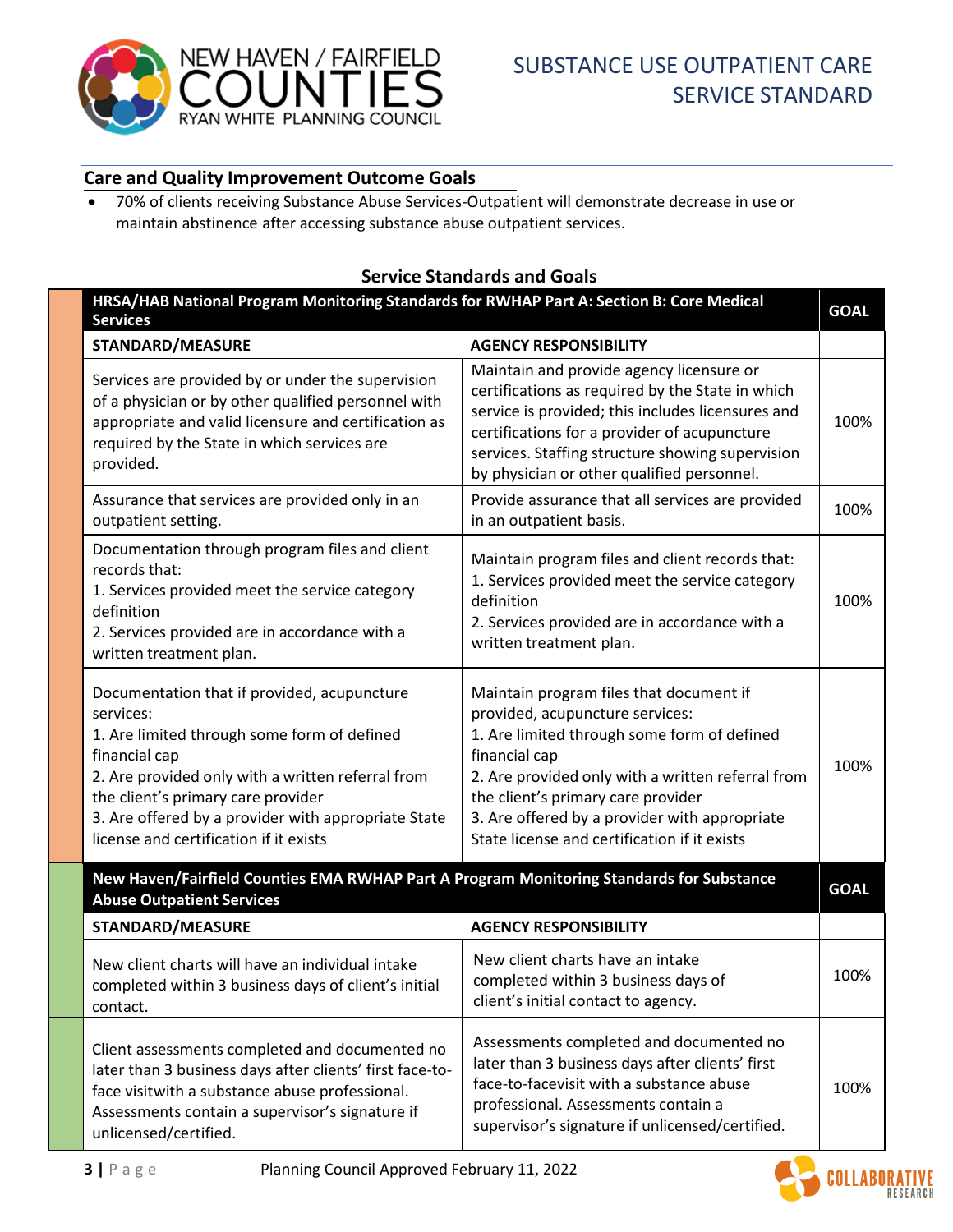



| Treatment Plan Compliant with CT DMHAS and DPH<br>Regulations                                                                                                                                                                                                                                                 | Client charts have treatment plan completed and<br>documented no later than 7 business days of<br>intake. Treatment Plans are co-constructed with<br>client andsigned by client. Reassessment of<br>treatment plans will be completed at the<br>frequency required Connecticut Department of<br>Mental Health and Addiction Services (DMHAS)<br>guidelines and based on the level of care being<br>provided. | 90%  |
|---------------------------------------------------------------------------------------------------------------------------------------------------------------------------------------------------------------------------------------------------------------------------------------------------------------|--------------------------------------------------------------------------------------------------------------------------------------------------------------------------------------------------------------------------------------------------------------------------------------------------------------------------------------------------------------------------------------------------------------|------|
| For methadone, suboxone or vivitrol treatment,<br>client charts will document contact with the client's<br>medical provider within 3 business days of initiation<br>of methadone/ suboxone to inform the provider of<br>the new prescription or documented client refusal to<br>authorize this communication. | For methadone, suboxone or vivitrol<br>treatment, client charts will document contact<br>with the client's medical provider within 3<br>business days of initiation of<br>methadone/suboxone to inform theprovider of<br>the new prescription or documentedclient<br>refusal to authorize this communication.                                                                                                | 85%  |
| Each client is assessed and verified for engagement<br>in HIV medical care and assisted with establishing<br>linkages to care if not currently receiving it. This is<br>assessed initially, then reassessed and documented<br>every 6 months.                                                                 | Clients are assessed and verified for engagement<br>in medical care and assisted with establishing<br>linkages to care if not currently receiving it.<br>Medical care engagement will be completed at<br>the frequency required by Connecticut<br>Department of Mental Health and Addiction<br>Services (DMHAS) guidelines based on the level<br>of care being provided.                                     | 90%  |
| Substance Abuse providers routinely coordinate all<br>necessary services along the Continuum of Care.                                                                                                                                                                                                         | Documentation of referral(s) in client's chart.                                                                                                                                                                                                                                                                                                                                                              | 100% |
| Discharge of Client from services. A discharge<br>summary (for all reasons) must be placed in each<br>client's chart within 3 business days of discharge.                                                                                                                                                     | Discharge of cases include documentation (the<br>discharge summary) stating thereason for<br>closure and a discharge summary with a<br>supervisor's signature indicating approval as<br>needed. Discharge summaries will be completed<br>and in the client chart within 3 business days of<br>discharge.                                                                                                     | 100% |
| Clients demonstrate decreased substance<br>use or abstinence through self-report<br>and/or toxicology screen.                                                                                                                                                                                                 | Clients show decreased substance use<br>frequency or abstinence demonstrated<br>through self-report and/or toxicology screens<br>during their treatment episode.                                                                                                                                                                                                                                             | 70%  |
| Client satisfaction surveys are conducted                                                                                                                                                                                                                                                                     | Clients are offered a client satisfaction survey<br>annually as noted in client chart                                                                                                                                                                                                                                                                                                                        | 100% |